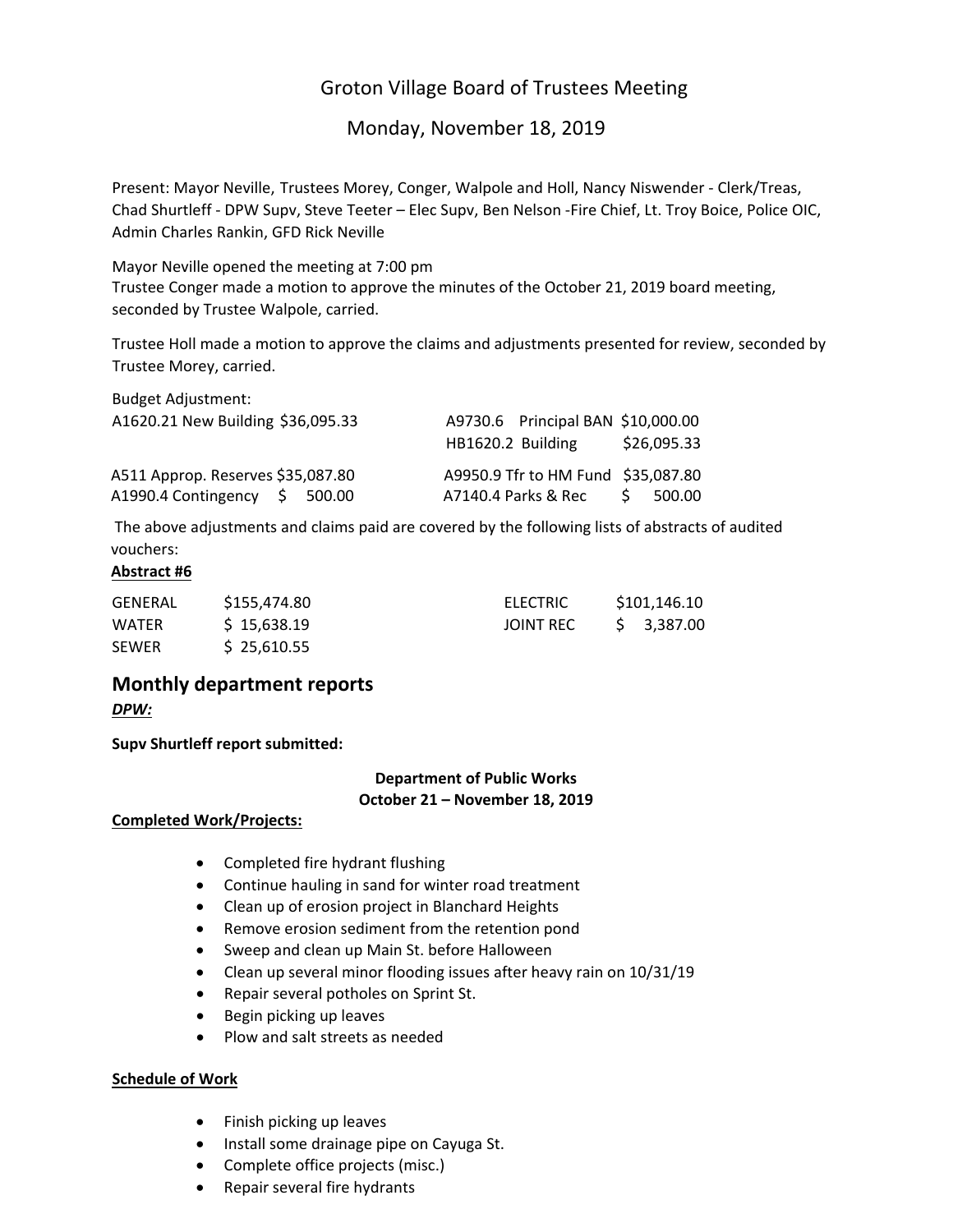They have begun plowing and salting already, hopefully salt will last.

Concerning pot holes on Spring St – received a call from the police – Supv Shurtleff went down and filled in that night and then patched the next day.

Blanchard Height project looks good.

## *Groton Fire Department:*

### **Chief Ben Nelson reported:**

Calls YTD: 750 ambulance calls ‐ 150 fire calls

Structure Fire on Old Stage Rd

Halloween very wet but we still were able to pass out donuts and cider.

Then had an ambulance call and flooding issues later that evening.

Groton Ambulance certificate updated for another 2 years

Santa Claus will be at the tree lighting on December 12th at 6:30.

New Member ‐ Hook and Ladder – Carly Potter looking to join the EMS side.

#### *Police Report*

#### **Lt. Boice reported:**

The evidence room is getting really small at the police station. We would like to consider utilizing some other space in the Village buildings.

Would like to consider an impound lot for towed vehicles. This will monitor the access of those paying and getting vehicles back before they should be driving. This will also increase revenues on storage. The lot will need to be lighted and have a surveillance camera.

We looked into the parking ticket issue, but we would have to pay for the Village Attorney to prosecute, so it may not be cost effective.

# *Code Enforcement*

#### **Code Officer Andersen submitted:**

#### **Code Activity:**

**34** Roofing and window permits Est. Value \$227,000 ‐ Permit fees= **\$1,053.00 35** Building permits ‐ Est. Value= \$200,000 ‐ Permit fees= **\$1,152.00** 26 Fire Safety inspections = **\$830.00** in Inspection

Casper's had their grease trap installed to cut down on the grease at the treatment plant.

Still can't get Main St. Pizza to install their grease trap. Mike will have to do an Order of Remedy to get him to comply.

Found out that the Groton Nursing Home has not had their Grease trap serviced in two years. Wrote them up and now they are going to be on a regular service to have it cleaned. They were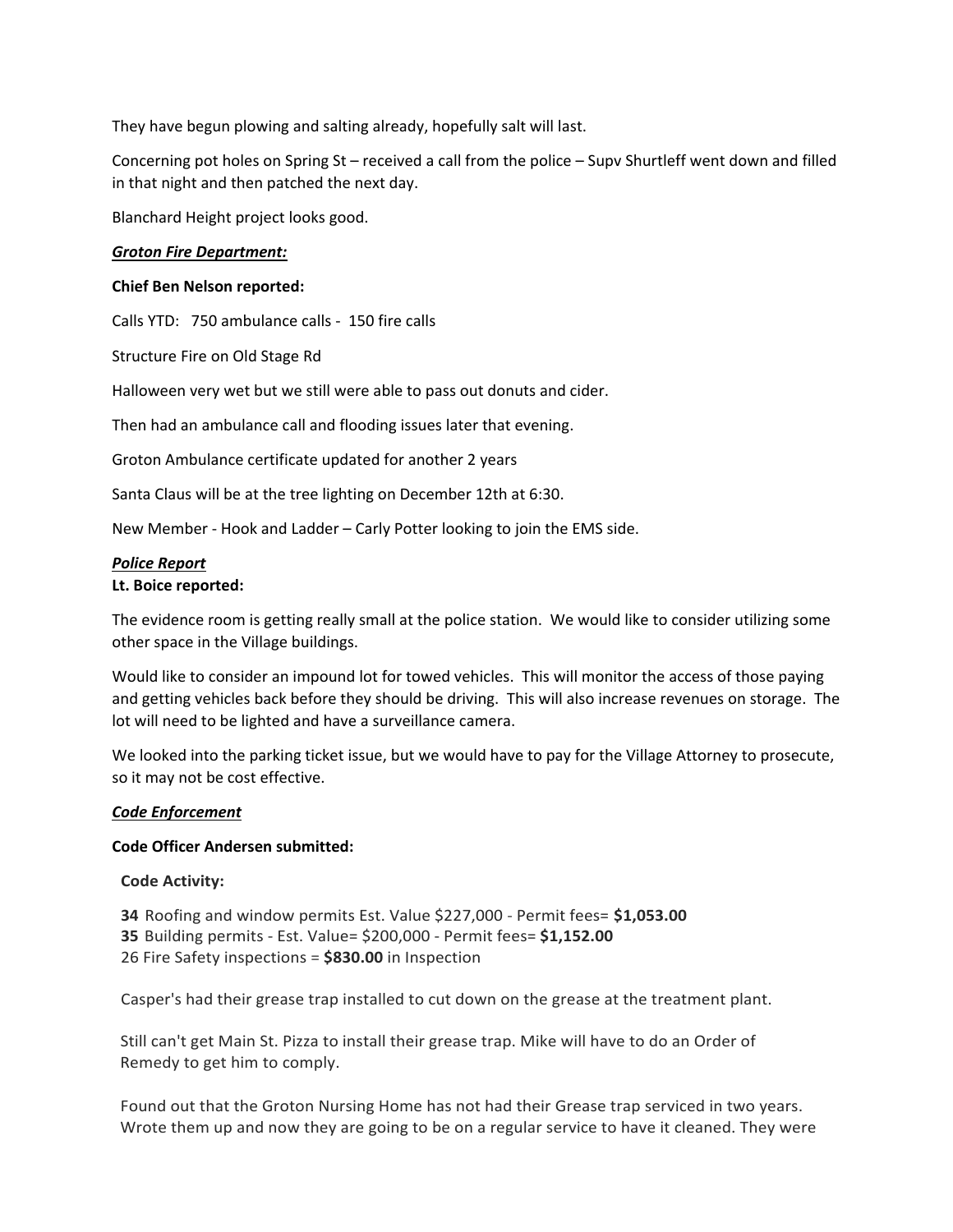not aware they had to have it serviced.

I told the people running the Tow service out of 700 S. Main St. that they had to discontinue the business or be fined as it is in a residential district. The owner of the property called and stated that they would comply.

#### **Trustee Conger reported:**

#### *Joint Recreation:*

#### Winter Programs:

Youth Basketball has started. Schedules are tight in the gyms. Games will begin Mid December in a league in Cortland (John Tobin Youth Basketball League). There will be teams from Cortland, Homer, Tully, Dryden, McGraw, Marathon and Groton. They will have certified Refs. and therefore the kids will not need to deal with angry parents.

Youth Wresting will start in January or February.

Cabin Fever – February 29th

#### Grants:

Cabin Fever – We were awarded \$1,000

Summer Concert – Done and submitted

Trails Grant – working on final reports and submitting documents for reimbursement.

#### *Youth Commission*

Monica's report centered on **Fall Programming.** 11 Elementary Students are participating in **Fall Fun** outdoor activities, thanks to good weather. **Groton Pride** for 10 Junior High students participated in the Trunk or Treat event on Halloween. **Ag Adventure** with assistance from Alpha Zeta (Cornell) includes 10 students in 3rd, 4th & 5th Graders. **Our Side of the Mountain** is the Junior High Program, 5 students involved in the trip to the Catskills on October 11‐13, along with students from Trumansburg and Lansing. The 2‐night event included a visit to the Delhi Library to learn about the author of the book "Our Side of the Mountain" – Jean Craighead George. **Groton Harvest** hired Angela Conger as web coordinator through the Village. Youth will be hired to begin helping the Groton Fresh Program which will allow 25 families fresh produce, spices and recipes to go along with the traditional backpack program, over weekends and school breaks. FFA Club will also assist. (This is like food plans you can order online ‐ such as Blue Apron.)

There were approx. 400 kids at truck or treat. 20 trunks were decorated and the rain held off until cleanup time